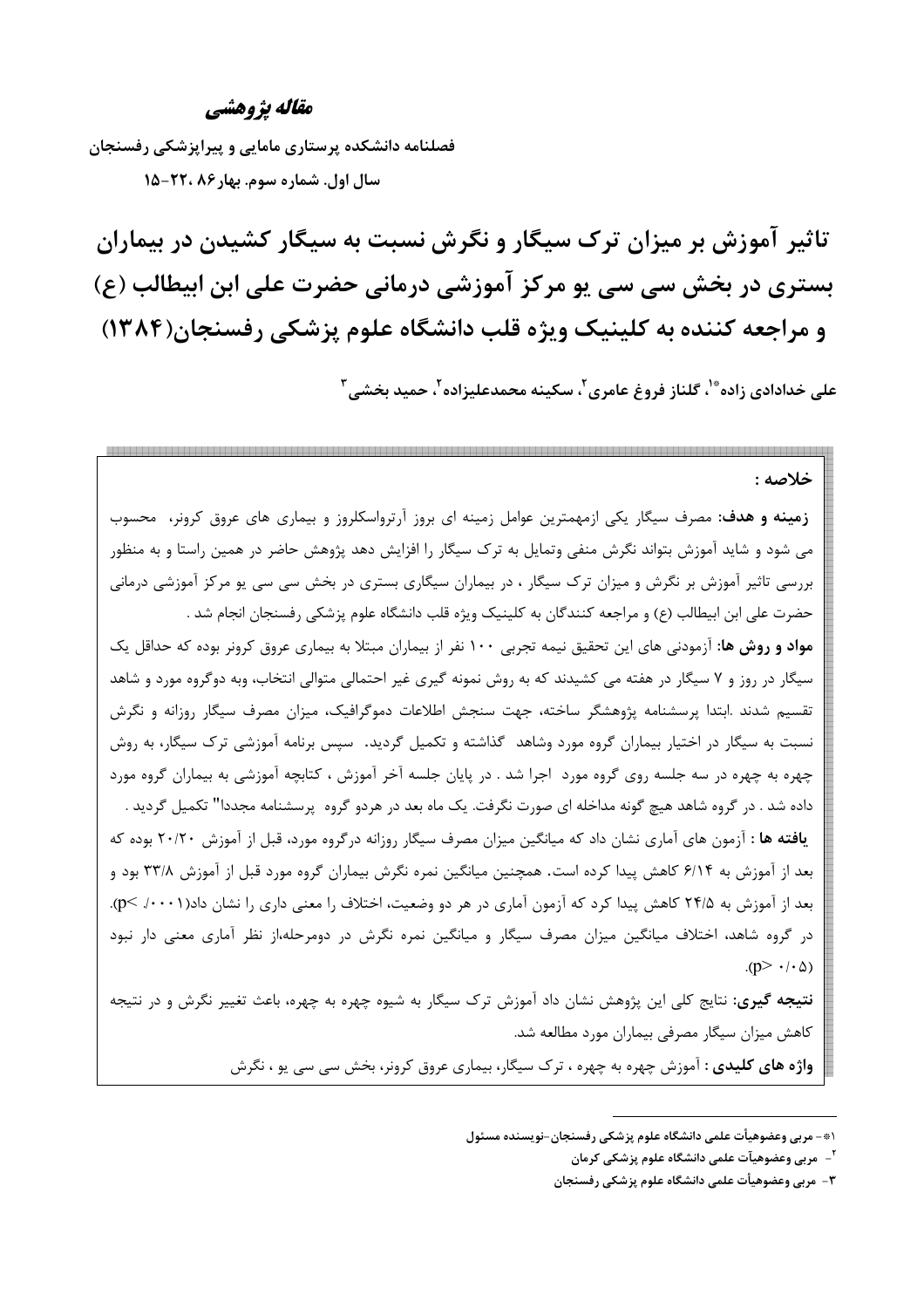#### مقدمه

آترواسکلروز مهم ترین عامل تنگی عروق و در نهایت انسداد شرائین ویژه قلب و مغز ، کبد ، چشم و … می باشد و بیشترین اهمیت آن در گرفتاری سرخرگ های مخصوص قلب است که حیات انسان را به طور جدی به مخاطره می اندازد عوامل زمینه ای متعددی، به این روند ناخواسته شتاب داده و سرانجام باعث انسداد كامل شريان وعواقب ناكوار بعدى مى شوند. از جمله این عوامل ، بالا بودن سطح کلسترول ، تری گلیسرید سرم ، چاقی ، دیابت ، بی حرکتی ، پرفشاری خون و از همه مهم تر سیگار کشیدن را می توان نام برد [۱]. امروزه استفاده از ترکیبات تنباکو، یکی از عوامل خطر ساز اصلی و اولیه ایجاد بیماری شریان های کرونری قلب (CAD )، می باشد. خطر موارد کشنده و غیر کشنده عارضه کم خونی بافت قلب، در سیگاری ها به میزان ۷۰-۶۰درصد، بیشتر از غیر سیگاری ها است[۲-۱]. سیگاری ها ۲ تا ۳ برابر بیشتر از غیر سیگاری ها، درخطر مرگ ناشی از کم خونی بافت ماهیچه قلب قرارمی گیرند [۳]. کشیدن سیگار یک مشکل بهداشتی همگانی است و به تنهایی یک عامل خطر ساز بزرگ، برای انواع بدخيمي ها مثل سرطان ريه وبيماري هاي قلبي وعروقي است [۴]. مطالعات آینده نگر نشان داده است که درجه مرگ و میر مردان سیگاری ۸۰-۳۰درصد بیشتر از مردان غیر سیگاری است [۵]. تنها درانگلستان بیش از ۱۲۰۰۰۰نفر سالیانه در اثر استعمال دخانیات می میرند و هر ساعت بیش از ۱۳ نفر جان خود را از دست می دهند[۱]. مطالعات مرکز قلب فرامینگهام آمریکا، نشان داده که مرگ و میر ناشی از بیماری های قلبی در مردان ۱۸درصد و در زنان ۳۱درصد به ازای هر نخ سیگار در روز می باشد و در عـوض ترک سیگار، باعث کاهش خطر بیماری های قلبی و عروقی در حدود۳۵-۳۰د, صـدمی شود[۲]. سیگاری ها دو برابر غیر سیگاری ها در بیمارستان بستری می شوند [۶-۳]. خطر ایجاد و پیشرفت بیماری عروق کرونر، مستقیما" به تعداد سیگار مصرفی در روز ارتباط دارد[۷]. خطر مرگ ناشی از بیماری های قلبی در مردان سیگاری ۱۰ برابر و در زنان سیگاری ۵ برابر بیشتر از

غیر سیگاری هاست که در صورت ترک ، بعد از یکسال به نصف می رسد و بعد از ۵ تا ۱۵ سال مشابه افرادی می شود كه اصلا" سيگار نكشيده اند [۳].

در انگلستان سالیانه میلیون ها پوند صرف درمان بیماری های ناشی از سیگار می شود [۸−۵].که باید هزینه های ناشی از سیگاری های غیر فعال را نیز به آن اضافه کرد که تقریبا معادل ۴۱۰ میلیون پوند در سال تخمین زده می شود[۹]. همچنین به این میزان باید هزینه های غیبت از کار به دلیل بیماری های ناشی از آن، وقفه بین ساعات کار و تلفات ناشی از آتش سوزی به دلیل سیگار را افزود[۱۰-۹].در سیگاری ها تجمع پلاکتی بیشتر بوده و در نتیجه انعقادپذیری خونشان بیش از غیر سیگاری هاست[۲]. میزان چربی های مفید (HDL) در مردان سیگاری ۱۲٪ و در زنان سیگاری ۷٪ نسبت به غیر سیگاری ها پایین تر است . در مطالعه ای که روی ۳۴ هزار نفر مرد به مدت ۲۲ سال در انگلستان انجام شد، نشان داد که ۵۲٪ همه موارد مرگ با عارضه قلبی و عروقی را سیگاری ها تشکیل می دهند که ۳۱٪ آن مربوط به بیماری ناشی از کم خونی بافت قلبی بوده است [۱]. بعد از ترک سیگار، خطر بیماری عروق کرونر به سرعت کاهش پیدا کرده و حدودا" سه سال بعد از ترک ، مشابه افرادی می شود که هرگز سیگار نکشیده اند [۲]. در ایران ۳۸٪ علل کل مرگ و میر را سکته قلبی تشکیل می دهد که با توجه به سیر صعودی آن هیچ اقدام عاجلی در جهت پیشگیری و کاهش آن انجام نمی گیرد [۱۱] . متاسفانه سرانه مصرف سیگار در هر روز برای افراد سیگاری ایران ۱۳/۶ نخ و شتاب روی آوری به استعمال دخانیات بین سنین ۲۴-۱۵ سالگی است . مصرف سالانه ٣٢ ميليارد نخ سيگار، روزانه حدود ۶۰ ميليون تومان از درآمد و سرمایه مردم سوخته و دود می شود این در حالی است که هزینه های تشخیص و درمان بیماری های ناشی از سیگار دو برابر هزینه های استعمال آن است[۱۲] . برای تشویق مردم به اجتناب از مصرف دخانیات و یا ترک سیگار، راه های متعددی پیش روی مسئولین بهداشتی درمانی

فصلنامه دانشكده يرستاري مامايي وييرايزشكي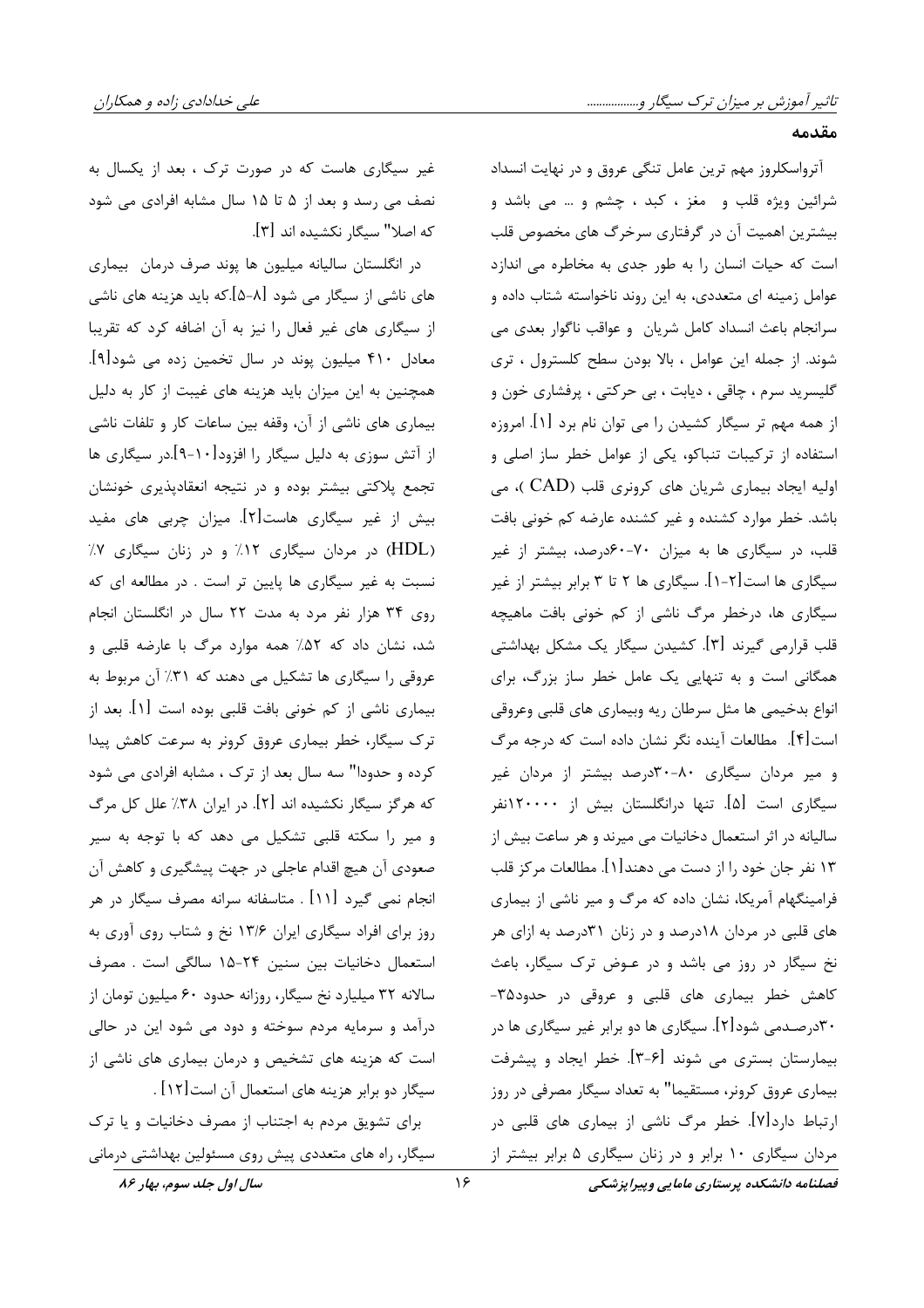تاثیر آموزش بر میزان ترک سیگار و.................

آموزشی موثر به مددجویان و نگریستن جدی و موثر به این موضوع گام برداشته و راه گشای مبارزه با این معضل بزرگ اجتماعی و بهداشتی درمانی باشند .

# مواد وروش ها

این پژوهش یک مطالعه نیمه تجربی مورد شاهدی است که درآن تاثیر آموزش ترک سیگار به روش چهره به چهره بر میزان ترک سیگار و نگرش نسبت به سیگار در بیماران مبتلا به بیماری عروق کرونر سیگاری مورد پژوهش قرار گرفته است. نمونه پژوهش ۱۰۰ نفر از بیماران مبتلا به نارسایی عروق کرونر سیگاری ( کم خونی بافت قلب ) مراجعه کننده به کلینیک قلب و بستری در بخش سی سی یو دانشگاه علوم پزشکی رفسنجان در سال ۱۳۸۴بوده است که حداقل ۷ سیگار در هفته می کشیدند. نمونه ها به روش غیر احتمالی متوالی، با توجه به ویژگی های مورد نظر انتخاب و به صورت تصادفی به دوگروه شاهد(۵۰ نفر) و مورد(۵۰ نفر) تقسیم شدند. ابزار گردآوری داده ها ، پرسشنامه پژوهشگر ساخته شامل دو بخش: ١٧سوال مربوط به اطلاعات دموگرافیک و تعداد سیگار مصرفی روزانه ، ۲۰ عبارت مربوط به سنجش میزان نگرش بر اساس مقیاس ۵ درجه ای لیکرت بود . جهت تعیین روایی ابزار از روش اعتبار محتوا با نظر خواهی از چند تن از اساتید صاحب نظر استفاده گردید که روایی تک تک سوالات بین ۰/۸ تا ۱ به دست آمد و جهت تعیین پایایی ابزار از روش آزمون مجدد استفاده گردید که در دو مرحله به فاصله یک هفته به ۱۰ نفر از بیماران که واجد شرایط بودند داده شد که در مطالعه مقدماتی ثبات ابزار با استفاده از ضریب آلفای کرونباخ ۰/۸۵ و بعد از گردآوری اطلاعات ۰/۷۵ بود و نتیجه ضریب همبستگی نمرات در دو نوبت ۰/۹۰ به دست آمد. ابزار گردآوری اطلاعات در گروه مورد در دو نوبت قبل آموزش و بعد از آموزش ودر گروه شاهد بدون هیچ مداخله ای در دو نوبت به فاصله یک ماه تکمیل گردید .

آموزش در سه جلسه و هر جلسه حدود ۳۰ دقیقه در بخش و در کلینیک روی بیماران گروه مورد انجام شد در صورتی که بیماران گروه مورد قبل از پایان جلسات آموزش

وجود دارد که شاید یکی از مهمترین اقدامات، آموزش وبالا بردن سطح آگاهی جامعه از خطرات دخانیات بویژه سیگار است هرچند ارتقاء آگاهی به تنهائی کافی نبوده و ایجاد نگرش منفی به سیگار هم ضرورت دارد در مطالعه که اسدپور در ١٣٧٧ انجام داد به اين نتيجه رسيد كه آگاهي، نگرش، عملکرد و میزان مصرف سیگار،در افراد تحت مطالعه بعد از آموزش تغییر کرده است [۱۳]. همچنین در پژوهشی که سهیلی(۱۳۶۹) انجام داد،آگاهی افراد از مضرات سیگار در گروهی که آموزش ندیده بودند، پائین بوده است [۱۴]. Frances وStillman نیز بک برنامه آموزشی ترک سیگار را روی ۵۰۰ بیمار قلبی بستری در ccu انجام دادند که در طی ماه اول ٢٠ تا ۴٠٪ و بعد از یکسال ۴٠٪ نمونه ها سیگار را ترک کرده بودند Haddock .[۳] وBurrows یک برنامه ترک سیگار را روی ۶۰ بیمار جراحی انجام دادند که رفتارهای مثبت ترک سیگار بعد از آموزش در ۸۰٪ گروه تجربی دیده شد[۱۵]. همچنین در مطالعه ای در سال ۱۹۹۶ ثابت شد که جایگزین های نیکوتین به تنهایی موثر نبوده ولی همراه با برنامه های آموزشی، باعث ترک موفق سیگار شده اند [۱۶] سیگاری ها معمولا با اولین تصمیم، نمی توانند سیگار را ترک کنند بلکه ترک سیگار، نتیجه یک تصمیم هوشیارانه واز روی آگاهی می باشد به هر صورت این موضوع مشخص شده است که تعداد زیادی از سیگاری ها که تصمیم به ترک می گیرند با وجود کوشش زیاد به تنهایی در انجام آن ناموفق بوده اند  $\lceil 9 \rceil$ 

با عنایت به مطالب فوق و از آنجا که بیماران قلبی، آموزش در مورد سیگار را بهتر قبول کرده و اجرا می کنند و فواید و اثرات سریعتر ترک در آنان در مقایسه با سایر بیماران بالاتر است [ ۱۷ –۱۸] و با توجه به هدف اصلی مراقبین بهداشتی در جهت سیاست های کنترل تنباکو، پژوهشگران در راستای نقش های درمانی و مراقبتی خود، آموزش ترک سیگار را در بیماران قلبی انجام داده و اثر بخشی آن را مورد تجزیه و تحليل قرار دادند تا با استفاده از نتايج آن سيستم پزشكى ، پرستاری و بهداشتی درمانی در جهت ایجاد یک سیستم

فصلنامه دانشکده پرستاری مامایی وپیراپزشکی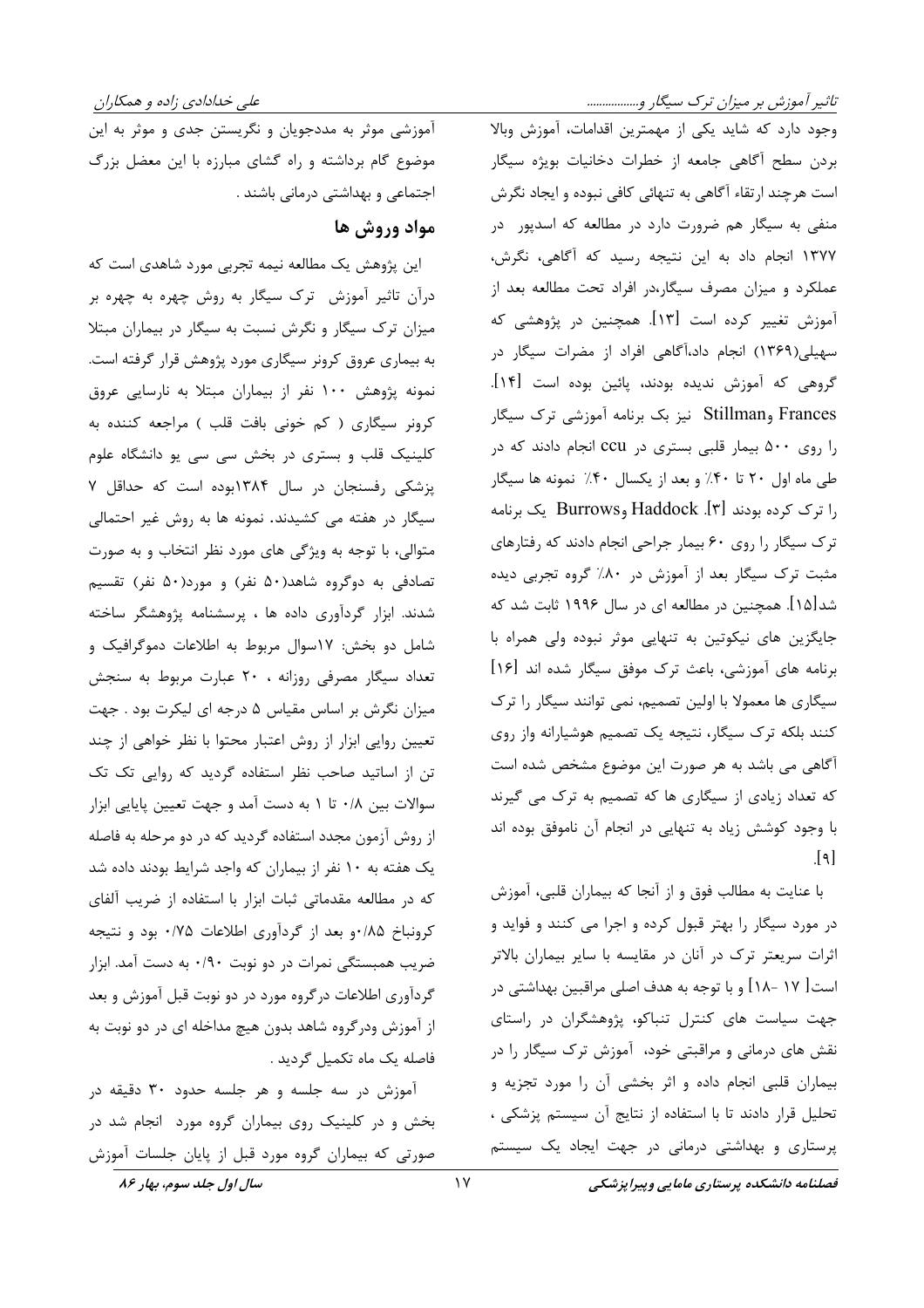تاثیر آموزش بر میزان ترک سیگار و.................

علی خدادادی زاده و همکاران

ترخیص می شدند، ادامه آموزش در منزل این بیماران به اجرا در می آمد. در بیماران مراجعه کننده به کلینیک قلب، جلسه اول آموزش در کلینیک و جلسات بعدی در منزل آنان اجرا گردید و در پایان جلسه سوم، کتابچه آموزشی در مورد ترک سیگار به بیماران گروه مورد داده شد و تاریخ تکمیل مجدد پرسشنامه ( یک ماه بعد ) اعلام گردید .

اطلاعات جمع آوري شده از طريق نرم افزار SPSS کامپیوتریزه و از آمار توصیفی، آزمون آماری t و ضریب همبستگی پیرسون برای ارزیابی و تجزیه وتحلیل داده ها استفاده شد.

### نتايج

در این پژوهش میانگین سنی بیماران ۵۰ سال بود. کمترین فراوانی در رده سنی ۵۵-۴۶ سال (۳۲٪) و رده های سنی زیر ۴۶ و بالای ۵۵ سال به بالاتر دارای فراوانی یکسان(۳۴٪) بودند. بیشترین سطح تحصیلات نمونه ها، راهنمایی و دبیرستان (۴۲٪) و شغل اکثر آنان آزاد (۴۲٪) بود. بیشترین درصد سن شروع سیگار، از ۲۰ سال به بالا (۴۴٪) - بیشترین درصد مدت مصرف سیگار، مربوط به بیشتر از ۳۰ سال (۴۰٪)، بیشترین درصد نوع سیگار مصرفی ، سیگار خارجي(۶۲٪)، بيشترين درصد محل شروع سيگار، محل كار (۴۲٪) - بیشترین عامل ایجاد انگیزه مصرف و آشنایی با سیگار، دوستان (۷۸٪) گزارش شد. فراوانی میزان مصرف

سیگار در والدین بیماران (۷۴٪) و فراوانی فرزندان سیگاری بیماران(٣٢٪) به دست آمد. در پاسخ به این سوال که "بهترین راه پیشگیری از مصرف سیگار ، چیست؟ "سرگرمی و تفريح بيشترين پاسخ را به خود اختصاص داد(٣۶٪)، بيشترين درصد عكس العمل خانواده ، "كمى ناراحت" (۴۲٪) و بیشترین درصد ترک، در ماه اول بعد از آموزش(۴۶٪) بوده است .

آزمون آماری t بین میانگین مصرف سیگار قبل و بعد از آموزش تفاوت معنى دارى را نشان داد (p<٠/٠٠١). در حالی که در گروه شاهد بین میانگین سیگار مصرفی مرحله اول و دوم پرسشنامه تفاوت معنی داری دیده نشد(جدول ۱). در ضمن اختلاف بین میانگین نمره نگرش این گروه از بیماران قبل از آموزش (۳۳/۸) با بعد از آموزش (۲۴/۵) معنی دار است (p ≺ ./ · · ۱) که این اختلاف به صورت کاهش نگرش مثبت نسبت به سیگار بعد از آموزش، نمود پیدا کرد. ضریب همبستگی پیرسون ارتباط معنی داری را بین نمره نگرش و تعداد سیگار مصرفی در هر دو گروه نشان داد $p<\cdot/\cdot\cdot$ ) و همچنین بین میانگین نمره نگرش مرحله اول تکمیل پرسشنامه (۳۳/۳) و مرحله دوم(۳۲/۸)، تفاوت معنی داری وجود نداشت(جدول ۲).

جدول ۱: مقایسه میانگین میزان مصرف سیگار در گروه مورد و شاهد قبل و بعد از آموزش

|                                             |                         | بعداز آموزش               | قبل از آموزش            |                               | ا تعداد | متغير     |
|---------------------------------------------|-------------------------|---------------------------|-------------------------|-------------------------------|---------|-----------|
| p.value                                     | انحراف معيار            | میانگین مصرف سیگار در روز | انحراف معيار ا          | میانگین مصرف سیگار در روز     |         |           |
| $\langle \cdot   \cdot \cdot \cdot \rangle$ | <b>Y/YA</b>             | 9/19                      | ۲/۱۵                    | $\mathbf{Y} \cdot \mathbf{X}$ | ۵۰      | گروه مورد |
| $> \cdot / \cdot \Delta$                    | $\mathbf{r}/\mathbf{r}$ | ۱۹/۱                      | $\mathbf{y}/\mathbf{f}$ | ۱۹/۷۵                         | ۵۰      | گروه شاهد |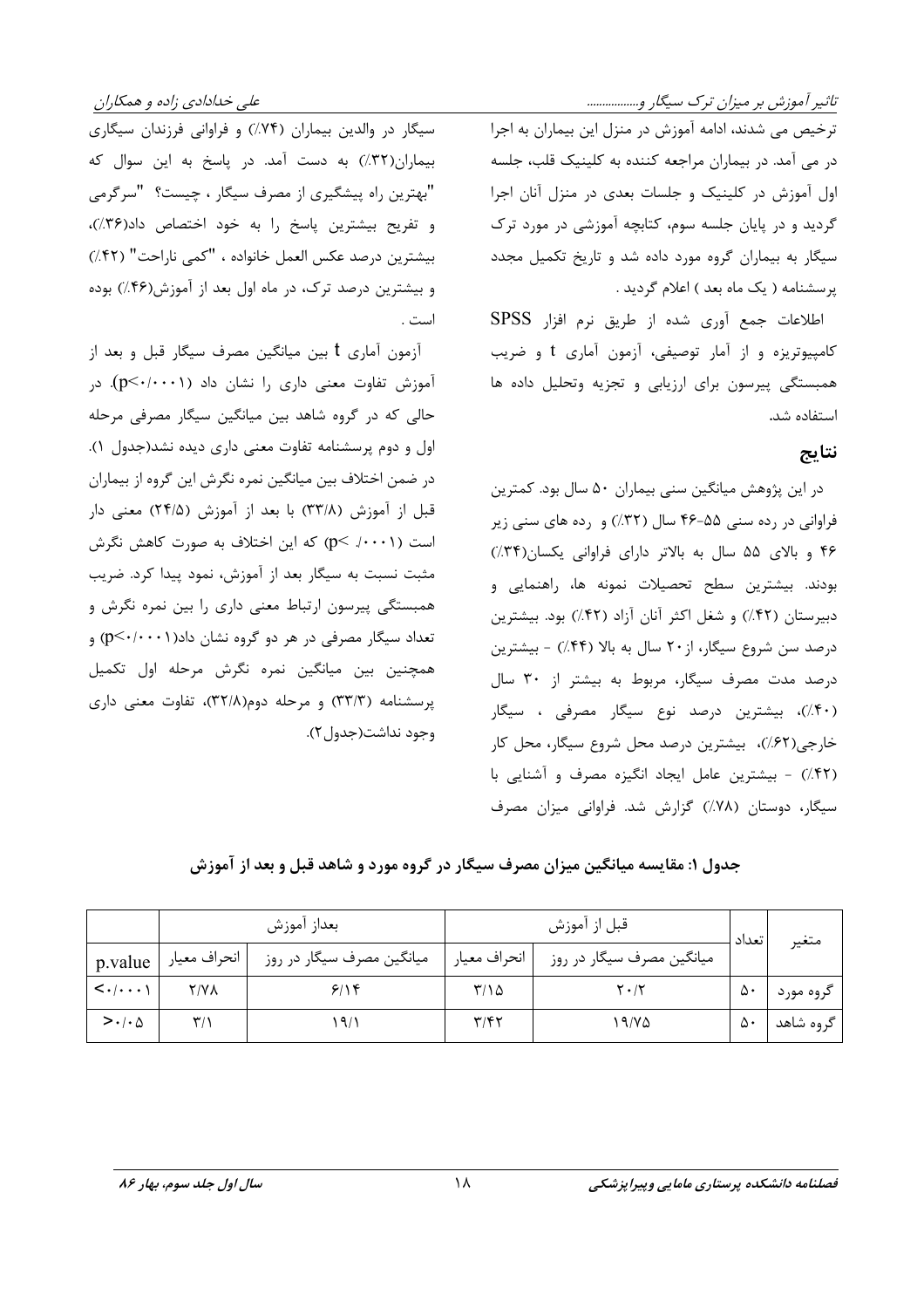|                                             |              | بعداز آموزش               | قبل از آموزش            |                   |       | متغير     |
|---------------------------------------------|--------------|---------------------------|-------------------------|-------------------|-------|-----------|
| p.value                                     | انحراف معيار | ميانگين نمره نگرش         | انحراف معيار            | ميانگين نمره نگرش | تعداد |           |
| $\langle \cdot   \cdot \cdot \cdot \rangle$ |              | ۲۴۱۵                      | ۲۱۶۱                    | ۳۳/۸              | ۵۰    | گروه مورد |
| $> \cdot / \cdot \Delta$                    | ۱/۹۸         | $\gamma \gamma / \lambda$ | $\mathsf{Y}/\mathsf{Y}$ | ۳۳/۳              | ۵۰    | گروه شاهد |

جدول ۲: مقایسه میانگین نمرات نگرش گروه مورد و شاهد قبل وبعد از آموزش

سیگار کشیدن دارند[۳]. بیشترین فراوانی نوع سیگار مصرفی ، مربوط به سیگار خارجی (۶۲٪) بودکه با مطالعه دیگری، که میزان مصرف سالیانه سیگار در ایران را ۲۴/۴ میلیارد نخ گزارش کرده که از این تعداد ۱۴/۸ میلیارد نخ آن خارجی و ۱۰میلیارد نخ آن را سیگار ایرانی تشکیل می داد[۱۲]، همخوانی دارد. بیشترین محل شروع سیگار مربوط به محل کار(۴۲٪) و سپس مدرسه ( ۲۸٪) بود و بیشترین فراوانی مربوط به ایجاد انگیزه و آشنایی با سیگار توسط دوستان به دست آمد که نتایج پژوهشی دیگر، این موضوع را ثابت می کند[۱۳]. نتایج پژوهشی که Willemssen و همکاران انجام دادند، نشان داد که افراد یک سوم روز را در محیط کار گذرانده (۴۲٪) کارکنان در محیط سیگار کشیده و سیگاری هستند و محل های کار از پتانسیل قوی جهت سیگاری شدن افراد برخوردارند[۱۹]. همچنین تحقیقات دیگر نشان داده است که در ایران بیشتر دانش آموزان سیگاری، دارای دوستان سیگاری بوده اند[۲۰]، معمولا ۲/۵ تا ۵/۴ درصد دانش آموزان، به سیگار کشیدن عادت دارند[۲۲]، که نقش مدرسه و محیط کار را در سیگاری شدن افراد نشان می دهد. بیشترین فراوانی والدین سیگاری بیماران(۷۴٪) یا ۳۲ نفر بود که تحقیقات دیگر در ایران نشان داده است در بیشتر افراد سیگاری یکی از والدین یا اعضاء خانواده شان سیگاری بوده اند [٬۳٬۲۰٬۲۱]. از دیدگاه بیماران مورد مطالعه، بهترین راه پیشگیری از سیگار ، سرگرمی و تفریح (۳۶٪) ذکر شده و بيشترين فراواني عكس العمل خانواده در مقابل سيگار كشيدن

بر حسب ویژگی های فردی، فقط در ویژگی نوع تشخیص (سکته قلبی و آنژین ناپایدار )، بین میزان سیگار مصرفی قبل وبعد از آموزش، اختلاف معنی دار آماری دیده شد که در بیماران سکته قلبی، کاهش بیشتری را بعد از آموزش نشان داد (p< ·/· ۵) از نظر آماری، تفاوت معنی داری بین تفاوت نگرش بیماران قبل و بعد از آموزش، بر حسب ویژگی های فردي به خصوص نوع تشخيص، وجود نداشت.

#### ىحث

به طور کلی یافته های این پژوهش نشان داد که میانگین سنی بیماران مورد مطالعه ۵۰ سال بود که با توجه به سن شروع علائم بیماری های عروق کرونر از میانسالی به بالاتر و افزایش درصد شیوع سکته قلبی در سنین بالای چهل سال [۵] و بر اساس میانگین سنی ۱۰/۳+ ۵۷/۹ افراد بستری در بخش ccu [۱۱] دور از انتظار نمی باشد . بیشترین فراوانی سن شروع سیگار در مطالعه ما، مربوط به بالای ۲۰ سال (۵۶٪) با عنایت به میانگین سنی ۵۰ سال دور از انتظار نیست ولی بر اساس مطالعات، متاسفانه در حال حاضر شتاب روی آوری به سیگــار از سنین پایین(۲۴-۱۵ ) می باشد که هشداری است به برنامه ریزان و مسئولین کشور برای مبارزه با این معضل اجتماعی[۱۲]. بیشترین فراوانی مدت زمان سیگار کشیدن در بیماران مورد مطالعه، بیش از ۳۰ سال (۴۰)) به دست آمد که پژوهش های دیگر نشان داده اند افرادی که به دلیل بیماری های ناشی از سیگار در بیمارستان بستری می شوند، در ۵۰٪ موارد مدت ۳۹-۳۰ سال سابقه

سال اول جلد سوم، بهار ۸۶

فصلنامه دانشكده يرستاري مامايي وييرايزشكي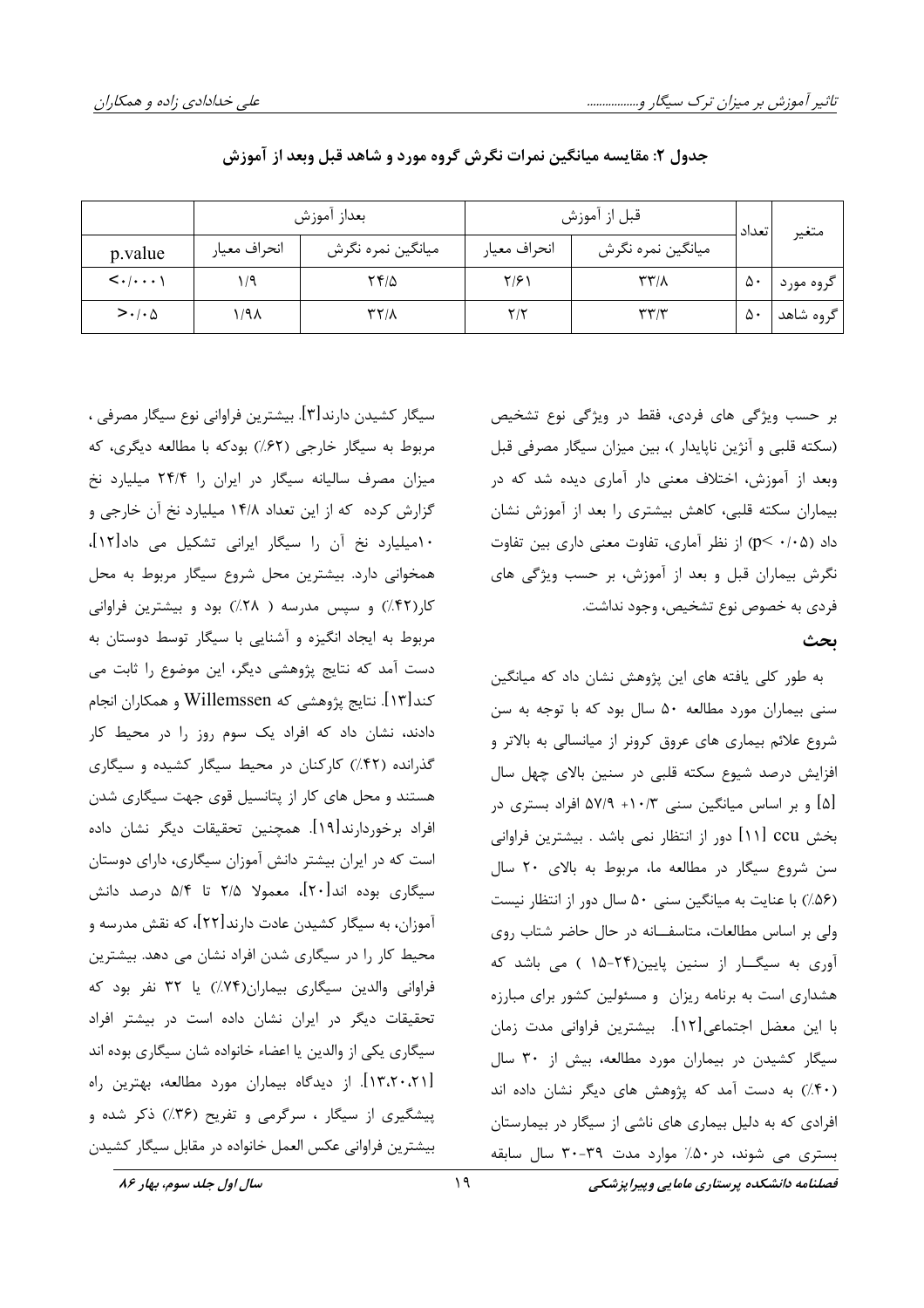تاثیر آموزش بر میزان ترک سیگار و.................

بیمار، کمی ناراحت ( ۴۲٪) بدست آمد در تحقیقی که سیام ( ١٣٧۵) انجام داد، ایجاد تفریحات سالم و سرگرمی های مفرح ، پركردن اوقات فراغت جوانان ، آگاهي از مضرات سيگار و ایجاد مراکز تفریحی ورزشی بیشترین فراوانی را در نظر سنجی ها به خود اختصاص دادند[۲۰] در پژوهشی که سهرابی و همکاران (۱۳۶۹) انجسام دادند ۳/۱٪ علت اعتیاد به سیگار درجمعیت مورد مطالعه، کم توجهی و بی تفاوت بودن خانواده گزارش گردید[۲۲] .

در این مطالعه، میانگین سیگار مصرفی روزانه در گروه مورد قبل و بعد از آموزش معنی دار بود. در مطالعه ای که Ruiz (١٩٩٧) انجام داد ٥١٪ بيماران مورد مطالعه، در طي چهار هفته اول بعد از آموزش ترک سیگار ، سیگار خود را ترک کردند[۱۶]. Frances وStillman می نویسند ۲۰ تا ۶۰درصد بیمارانی که سکته قلبی کرده و آموزش ترک سیگار می گیرند، سیگار خود را در ماه اول ترک می کنند[۳]. در یژوهش اسدیور ( ۱۳۷۷) میانگین مصرف سیگار قبل از آموزش ۶/۴ و بعد از آن به ۰/۲ تقلیل پیدا کرده بود[ ۱۳] . در پژوهش دیگری که Haddock و Burrows (۱۹۹۷) انجام دادند ۸۰٪ بیماران مورد مطالعه تحت آموزش ترک سیگار و گیرنده دفترچه آموزشی، سیگار خود را ترک یا کم کرده بودند[۱۵]. در مطالعه ما ارتباط بین نگرش و تعداد سیگار مصرفی روزانه بعد از آموزش، معنی دار گزارش شد که این موضوع دال بر تاثیر آموزش بر نگرش و در نتیجه کاهش مصرف سیگار می باشد و در پژوهشی که اسد پور (۱۳۷۷) انجام داد، نتیجه مشابهی به دست آمد[۱۳] .

در این مطالعه تفاوت تعداد سیگار مصرفی روزانه قبل و بعد از آموزش در ویژگی تشخیص بیماری از نظر آماری، معنی دار شده است که در گروه MI( سکته قلبی ) کاهش بیشتری را نشان می دهد و همسو با نتایج Willemessen و همکاران بوده و احتمالاً به دلیل وخامت بیماری و درک خطرات و بنا بر دقت بیشتر و قبول بهتر فرآیند آموزش و اثر گذاری آن بوده است[۱۹] • Frances وStillman (۱۹۹۵) می نویسند شدت سکته قلبی و تعداد عروق بسته شده بر روی میزان

موفقیت ترک سیگار ، یا سعی در ترک آن بعد از سکته قلبی، تاثیر به سزایی دارند[۳]. نگرش قبل و بعد از آموزش در بیماران مورد مطالعه بر حسب ویژگی های فردی از نظر آماری تفاوت معنی داری را نشان نداد که این موضوع شاید به دلیل یکنواخت بودن محتوی آموزشی ارائه شده به بیماران و یکسان بودن مطالب و تاثیر یکنواخت بخش روی هر دو گروه مورد و شاهد بوده است، که تاثیر یکسان روی تمامی بیماران و نگرش آنها داشته است ٠

نتیجه گیری از آنجا که نتایج کلی این پژوهش نشان داد آموزش ترک سیگار به شیوه چهره به چهره باعث تغییر نگرش و در نتیجه کاهش میزان سیگار مصرفی بیماران مورد مطالعه شده، لذا پیشنهاد می شود مسئولین بهداشتی و برنامه ریزان مراقبت پرستاری سعی نمایند در طرح های آموزشی خود از این شیوه برای ارتقاء نگرش بیماران و افراد جامعه چه در زمینه کنترل اعتیاد به سیگار و چه در زمینه های مشابه، استفاده بهينه نمايند .

## منابع

١) عبدالرحيمي ص ع . سيگار و بيماريهاي قلب و عروق . مجله بیماریهای قلب و عروق، شماره اول ، سال ششم، ۱۳۷۵. 2) Braunwald H. A text book of cardio vascular medicin. Saunders Co, 2000.pp:2.

3) Frances A, stillman D. Smoking cessation for the hoaspitalized cardiac patient : Rational for and report of a model program. Journal Cardis Vas Nurs. 1995;2:38.

4) Ockene JK, Kuller LH, Svendsen KH, Meilahn E. The relationship of smoking cessation to coronary heart disease and lung cancer in the multiple risk factor intervention trial  $(MRFIT)$ . Am J Pub Health 1990;80:9548.

5) Secretary of State for Health and Secretaries of State for Scotland. Wales and Northern Ireland. Smoking kills: A white paper on tobacco. London: Stationery Office; 1998; 25-32.

سال اول جلد سوم، بهار ۸۶

فصلنامه دانشکده پرستاری مامایی وییرایزشکی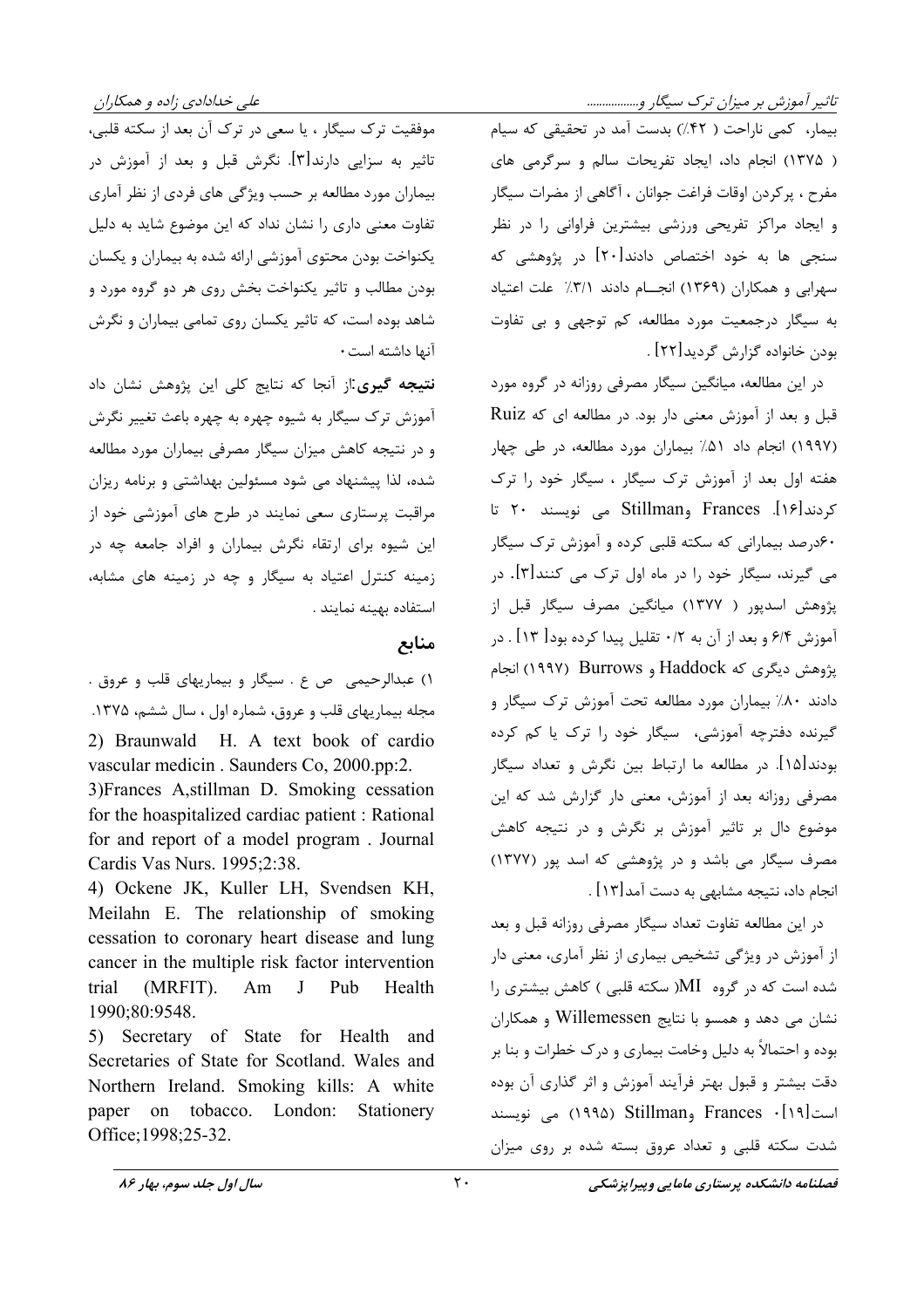شهر رشت در باره سیگار . مجله بهداشت جهان . سال دهم، شماره سوم،۱۳۷۸.

15) Haddock J and Burrows C. The role of the nurse in health promotion and evaluation of smoking cessation programe in surgical preadmisson clinics. Journal of Advanced Nursing, 1997; 42(12); 1018-1110.

16) Ruiz J. Smoking cessation with 16h nicotin patch. Respir J. 1997;10: 573-75.

17) Hanson MJ. The theory of planned behavior applied to cigarette smoking in african: American puertorica, and hispanic white teenage females. Nursing Research, May/June.1997;5(12);38-45

18) Harry L and Gritz Y. Smoking cessation. JAMA, Jan/Apr1996;51(182):31-4

19) Willemessen M and other. Long- Term effectiveness of Two Dutch work site smoking cessation program . JAMA .1997:51(194):418-19.

۲۰) سیام ش. بررسی میزان آگاهی ، عقاید و رفتار دانش آموزان پسر دبیرستانهای شهر رشت در باره سیگار . مجله بهداشت جهان. سال دهم، شماره سوم ، ۱۳۷۸. ٢١) لياقت غ. استرس واعتياد به مواد مخدر .مجله بهداشت جهان .شماره سوم ،سال نهم،١٣٧٧ ٢٢) سهرابي ف. مسئله سيگار در آينه تحقيق ( بررسي عوامل موثر در گرایش دانش آموزان به سیگار ). تهران: انتشارات مدرس ، ۱۳۶۹. 6) Freedman D and etal .Relation of cigarette smoking to Not Hodykins lymphoma, among middle aged men. American journal of Epidemiology. 1998;143(9):45.

7) Thelan La, and etal. Text book of critical care nursing diagnosis and management. Mosby Co, 1998, pp:169.

8) Royal College of Physicians. Nicotine addiction in Britain: a report of the Tobacco Advisory Group of the Royal College of Physicians. London: Royal College of Physicians; 2000;16-22.

9) Godfrey C, Edward H, Raw M, Sutton M. The smoking epidemic: a prescription for change. London: Health Education Authority; 1993.

10)Godfrey C. The economics of nicotine regulation. Proceedings of the Second European Conference of the Society for Research on Nicotine and Tobacco. London: The Society , Nov1999: 25-26.

.<br>۱۱) مسیح نیا ف. تغییرات عوامل خطر انفارکتوس میوکارد در رابطه با گذشت زمان . پژوهنده . شماره هفتم، ۱۳۷۶. ١٢) محمد ک، و همکاران : وضعیت استعمال سیگار در ایران مجله علمي نظام پزشكي . دوره شانزدهم ، ١٣٧٧. J ۱۳) اسدپور م. بررسی تاثیر آموزش به روش بحث گروهی به دانش آموزان دبیرستانهای شهر رفسنجان روی آگاهی ، نگرش و عملکرد آنها نسبت به سیگار در سال ۱۳۷۷.پایان نامه کار شناسی ارشد پرستار ی . دانشگاه تربیت مدرس ، تهران ، ۱۳۷۷.

۱۴) سهیلی ث . بررسی میزان آگاهی از مضرات سیگار و تمایل به استفاده از آن در دانش آموزان پسر دبیرستانهای